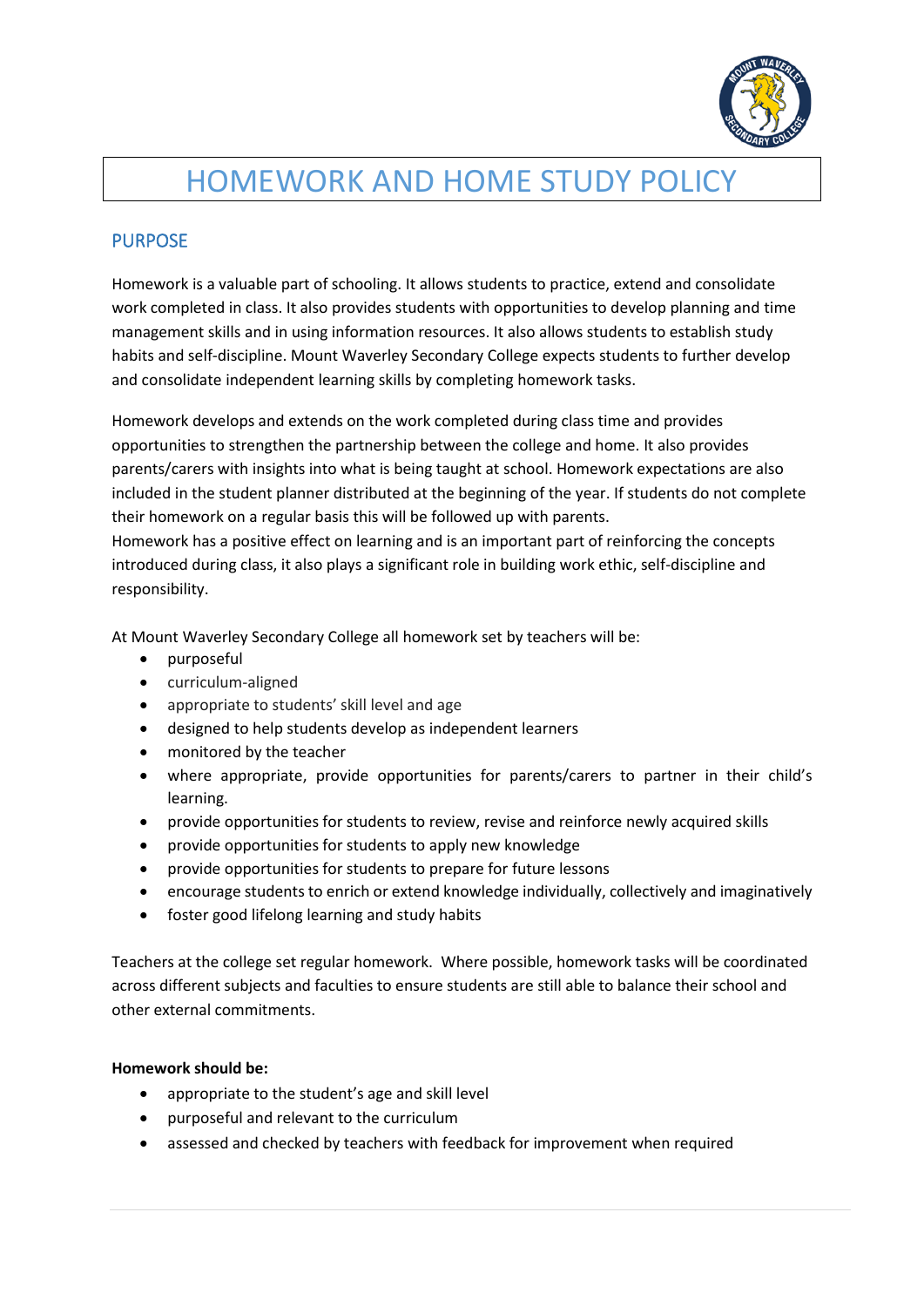

Homework is more than just completing set tasks and activities. A side variety of activities constitute homework and home study **including:**

- completing classroom work
- reading texts, especially English novels and texts
- preparing for a new topic
- studying for a test
- revising work
- working on out of class assignments
- listening to/watching the news
- preparing for a class presentation
- practising a musical instrument
- practising tasks to improve skills
- practising a Language being studied
- completing consolidation exercises for mathematics
- completing science investigation exercises
- making or designing an artwork
- practising spelling words
- practising sports skills
- reading background material for a subject
- reading for pleasure
- researching topics associated with set class work
- applying new skills to home context
- engaging with parents in learning activities such as:
	- o rehearsing a presentation with parent/carers, and seeking their feedback
	- o interviewing a family member as part of a research project.

#### **DEFINITIONS**

Homework is tasks assigned to students by teachers that are meant to be carried out during nonschool hours.

This policy applies to students in all year levels and staff responsible for setting homework

The current evidence and research shows that the quality of homework assigned is important. Research has established that homework has a positive effect on learning and is an important educational supplement to enhance the learning experience of students. Providing choice amongst homework tasks results in higher motivational and performance outcomes.

#### **Homework assists students by;**

- Complementing and reinforcing classroom learning
- Fostering good lifelong learning and study habits
- Providing an opportunity for students to become responsible for their own learning
- Developing self-regulation processes such as self-reflection and time management

#### **Expectations**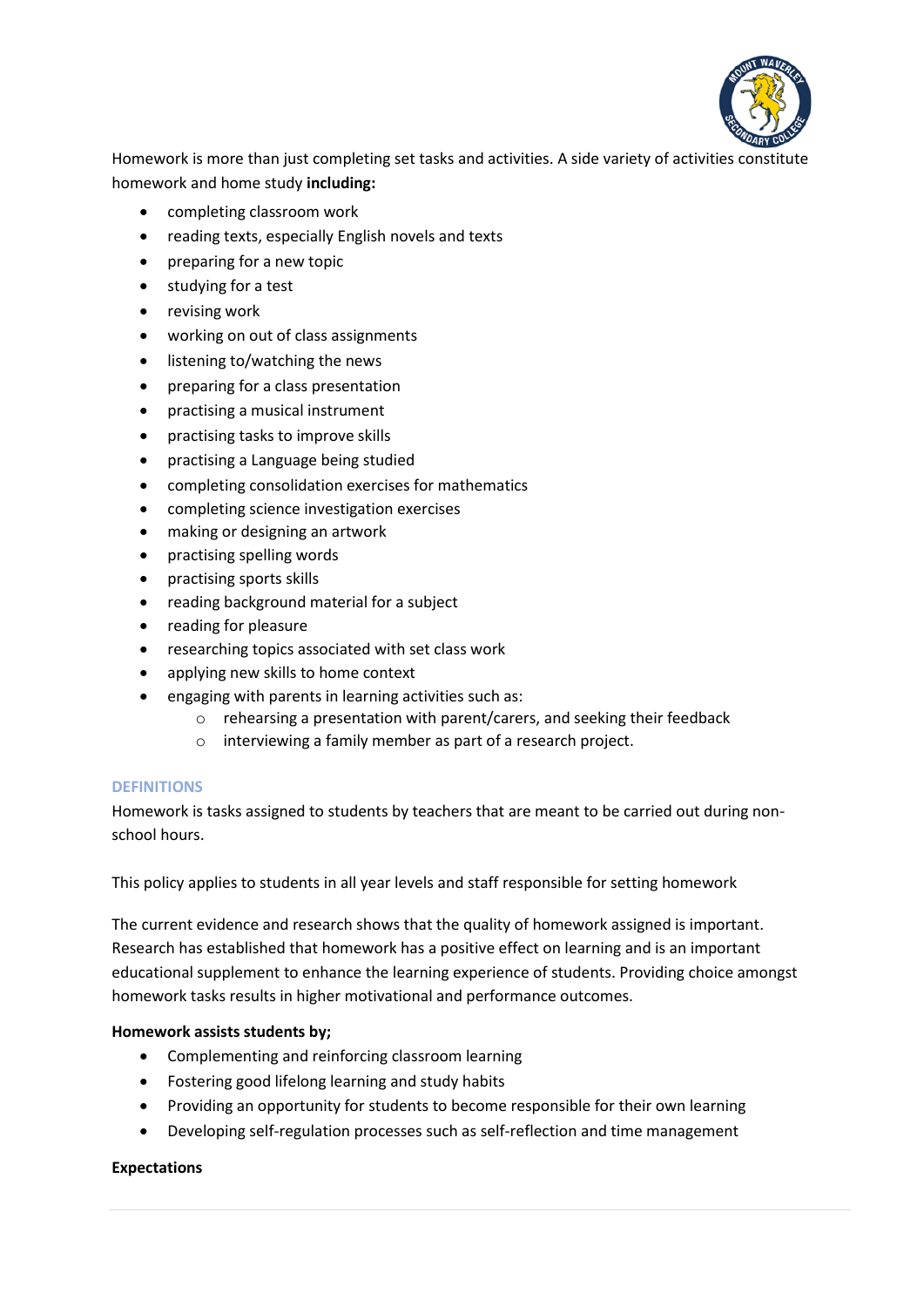

Time spent on homework is dependent on the age of the child and the academic demands of the year level. While the amount of homework may vary over the course of the year it is generally expected that students should allow the following time to complete homework and home study. It is recommended that students complete the homework in a timely manner and to the best of their ability, the student planner will assist students in managing and prioritising tasks and study.

#### **The suggested minimum times for home study are:**

| Years 7 & 8 | 1-2 hours per night       |
|-------------|---------------------------|
| Year 9      | 2 hours per night         |
| Year 10     | $2 - 2.5$ hours per night |
| Year 11     | $2.5 - 3$ hours per night |
| Year 12     | $3 - 4$ hours per night   |

\* Students may also complete homework and home study at the weekend during some times of the year.

### SHARED EXPECTATIONS AND RESPONSIBILITIES AND ROLES

Homework is a shared responsibility between the school, teachers, students and their parents/carers. In order to get the most out of homework tasks, it is important that everyone understands their obligations and responsibilities.

#### **The college:**

- Ensuring that parents and carers are aware of the Homework and Home Study Policy
- Fostering lifelong learning and connecting families with the learning of their children
- Limiting homework set for completion over holidays or weekends (except for VCE)
- Setting no homework the week before examination periods (Years 9-12) except for revision/study purposes
- Integrating major assessment tasks within the school calendar
- Ensuring and encouraging students to use the student planner
- Notifying parents if homework is no submitted or is unsatisfactory or incomplete

#### **The teacher: will;**

- Ensure that the work is appropriate for a homework or home study task, for example, practice exercises, revision of concepts, extension exercises
- Ensure that the work is reasonable and manageable for the student concerned and within the time frame
- Encourage students to engage with problem solving, logical thinking and creativity
- Set clear homework requirements; communicate the due date and ensure it is entered in the student planner and work is returned in a timely manner and oral/written feedback is given when required
- Assist students when difficulties arise
- Record any non-submission of homework on Compass
- Follow up with students who have not completed homework with appropriate consequences, for example, renegotiating a submission date, lunch or after school detentions to ensure work is completed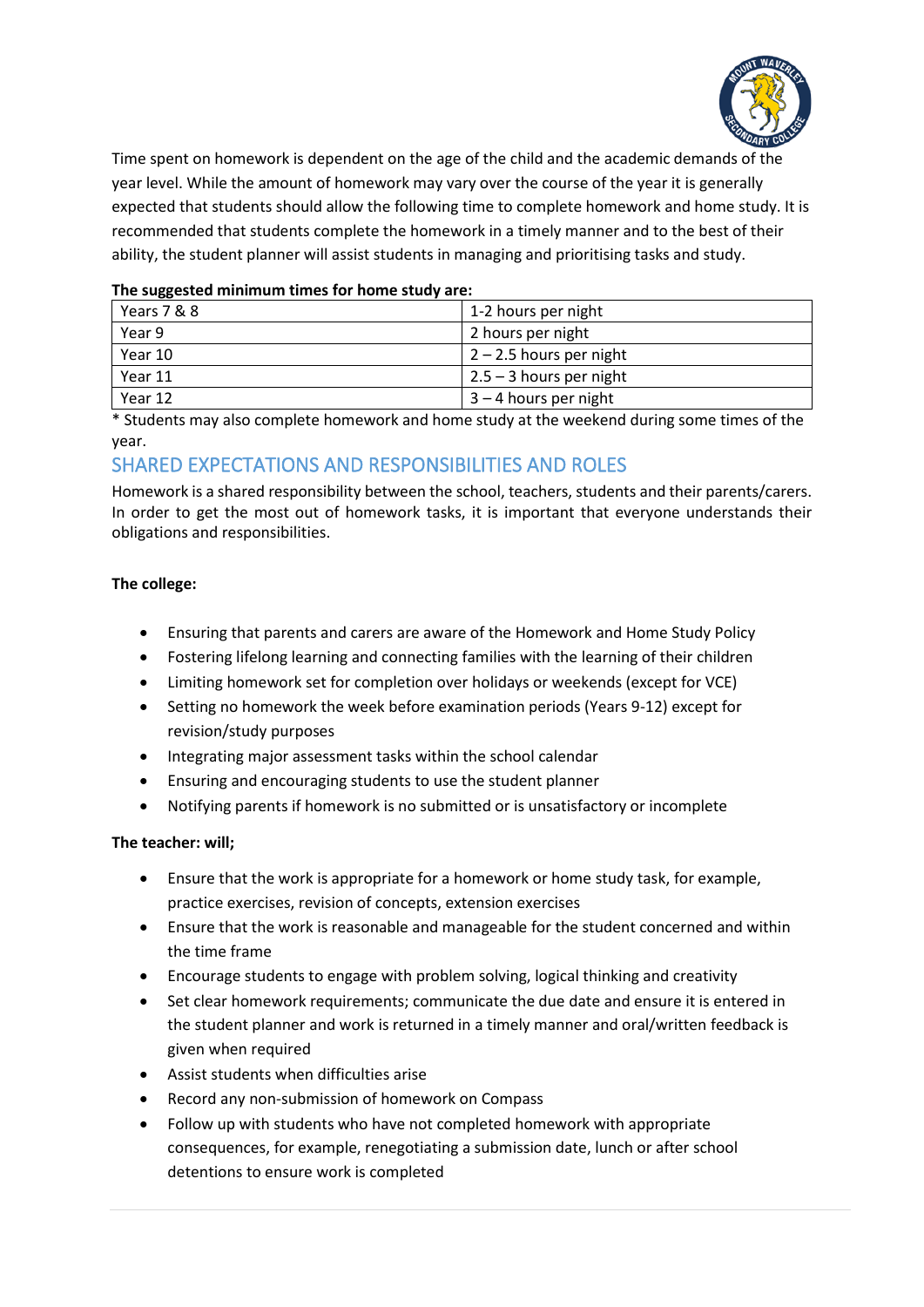

- set homework that is curriculum-aligned and appropriate to the student's skill level and age
- ensure homework tasks are purposeful this means they are deliberately designed and planned to support student learning (so, they are not 'busy work' or where students 'finish off' work they did/could not complete in class)
- ensure the amount of homework set supports a student to engage with a range of recreational, family and cultural activities outside of school hours
- offer opportunities for families to engage in their children's learning.

#### **The student will:**

- Record the details of all set homework and home study in their student planner
- Be made aware of the importance of homework and the college homework policy
- Record due dates for major assessment tasks and assignments in the student planner
- Accept responsibility for the completion of homework tasks by the due date
- Seek assistance from teachers, parents/carers when difficulties arise
- Organise their time to manage home and sporting commitments, recreational and other activities and part time work if applicable
- In the case of an absence, the student will hand in the homework as soon as they return or negotiate with the teacher to determine an alternate time for submission.
- Be aware of the school's homework policy
- Discuss homework expectations with their parents/carers
- Accept responsibility for the completion of homework tasks within set time frames
- Follow up on comments made by teachers
- Seek assistance when difficulties arise
- Organise their time to manage home obligations, participation in physical activity and sports, recreational and cultural activities and part-time employment (for older students).

#### **Parents and carers will:**

- Assist their child to develop a positive and productive approach to homework
- Assist their child to develop organisational strategies
- Encourage them to take increasing responsibility for their own learning
- Provide a quiet place and a desk for regular homework and study
- Encourage them to set aside time each day to read and complete homework on time
- Help them to complete homework by discussing key questions or directing them to resources
- Help them to balance the amount of time spent completing homework and engaging in leisure, sport or part time employment
- Check the student planner to see whether homework or study has been set
- Contact the teacher if there are concerns about the homework
- Attend college events, displays or productions in which their children are involved
- Contact the relevant teacher or sub school team to discuss any problems their children are having with the homework
- Ensure there is a balance between the time spent on homework and recreational, family and cultural activities